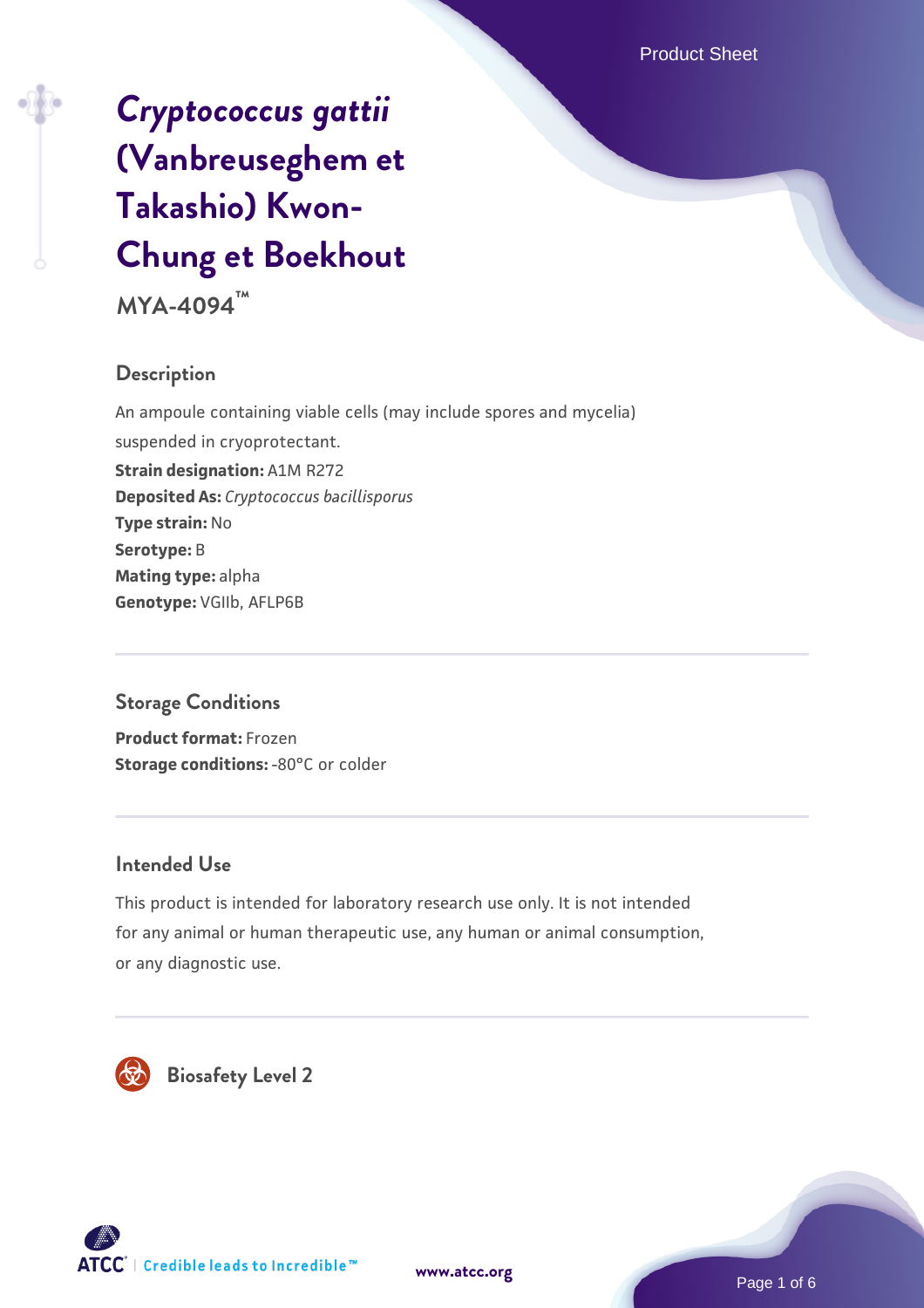# **[Cryptococcus gattii](https://www.atcc.org/products/mya-4094)** [\(Vanbreuseghem et Takashio\) Kwon-](https://www.atcc.org/products/mya-4094) **[Chung et Boekhout](https://www.atcc.org/products/mya-4094)**

**MYA-4094**

ATCC determines the biosafety level of a material based on our risk assessment as guided by the current edition of *Biosafety in Microbiological and Biomedical Laboratories (BMBL)*, U.S. Department of Health and Human Services. It is your responsibility to understand the hazards associated with the material per your organization's policies and procedures as well as any other applicable regulations as enforced by your local or national agencies.

ATCC highly recommends that appropriate personal protective equipment is always used when handling vials. For cultures that require storage in liquid nitrogen, it is important to note that some vials may leak when submersed in liquid nitrogen and will slowly fill with liquid nitrogen. Upon thawing, the conversion of the liquid nitrogen back to its gas phase may result in the vial exploding or blowing off its cap with dangerous force creating flying debris. Unless necessary, ATCC recommends that these cultures be stored in the vapor phase of liquid nitrogen rather than submersed in liquid nitrogen.

### **Certificate of Analysis**

For batch-specific test results, refer to the applicable certificate of analysis that can be found at www.atcc.org.

### **Growth Conditions**

**Medium:**  [ATCC Medium 28: Emmons' modification of Sabouraud's agar/broth](https://www.atcc.org/-/media/product-assets/documents/microbial-media-formulations/2/8/atcc-medium-28.pdf?rev=0da0c58cc2a343eeae735016b70809bb) [ATCC Medium 200: YM agar or YM broth](https://www.atcc.org/-/media/product-assets/documents/microbial-media-formulations/2/0/0/atcc-medium-200.pdf?rev=ac40fd74dc13433a809367b0b9da30fc) [ATCC Medium 1245: YEPD](https://www.atcc.org/-/media/product-assets/documents/microbial-media-formulations/1/2/4/5/atcc-medium-1245.pdf?rev=705ca55d1b6f490a808a965d5c072196) **Temperature:** 24-26°C **Atmosphere:** Aerobic



**[www.atcc.org](http://www.atcc.org)**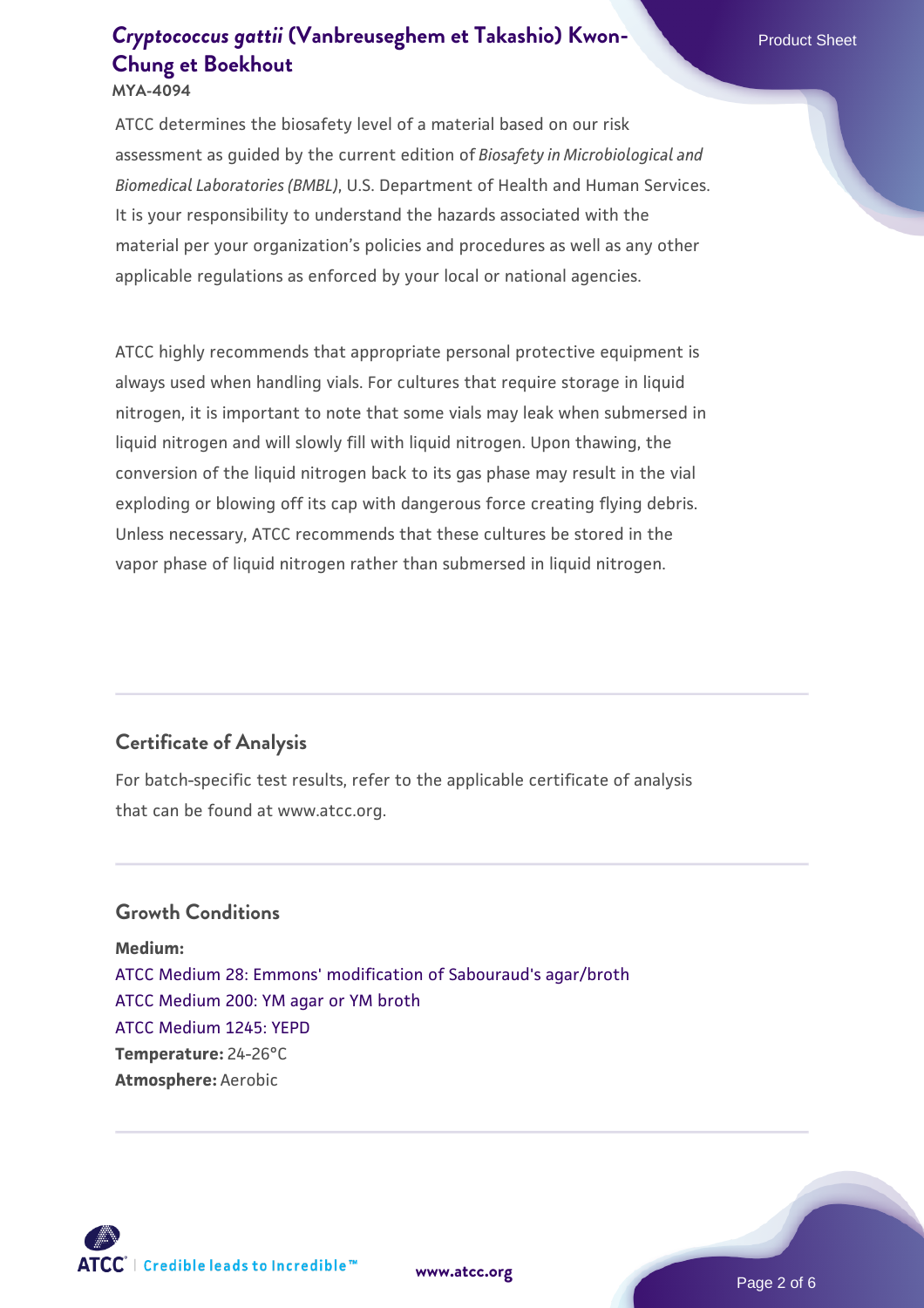### **[Cryptococcus gattii](https://www.atcc.org/products/mya-4094) [\(Vanbreuseghem et Takashio\) Kwon-](https://www.atcc.org/products/mya-4094) Product Sheet [Chung et Boekhout](https://www.atcc.org/products/mya-4094)**

**MYA-4094**

### **Handling Procedures**

**Frozen ampoules** packed in dry ice should either be thawed immediately or stored in liquid nitrogen. If liquid nitrogen storage facilities are not available, frozen ampoules may be stored at or below -70°C for approximately one week. **Do not under any circumstance store frozen ampoules at refrigerator freezer temperatures (generally -20°C).** Storage of frozen material at this temperature will result in the death of the culture.

- To thaw a frozen ampoule, place in a **25° to 30°C** water bath, until just 1. thawed (**approximately 5 minutes**). Immerse the ampoule just sufficient to cover the frozen material. Do not agitate the ampoule.
- 2. Immediately after thawing, wipe down ampoule with 70% ethanol and aseptically transfer 50 µL (or any amount desired up to all) of the content onto a plate or broth with medium recommended.
- Incubate the inoculum/strain at the temperature and conditions 3. recommended.
- 4. Inspect for growth of the inoculum/strain regularly. The sign of viability is noticeable typically after 1-2 days of incubation. However, the time necessary for significant growth will vary from strain to strain.

**Morphology:** After 11 days on YEPD medium at 25°C, colony is cream-colored, smooth, mucoid. Cells globose, single or with bud.

#### **Notes**

Causes cryptococcosis; the strain represents 'type strain' for one of the two genotypes causing outbreak on Vancouver Island; molecular type VGIIb; mating type alpha; serotype B; Genome sequencing in progress. Additional, updated information on this product may be available on the ATCC web site at www.atcc.org.

### **Material Citation**

If use of this material results in a scientific publication, please cite the



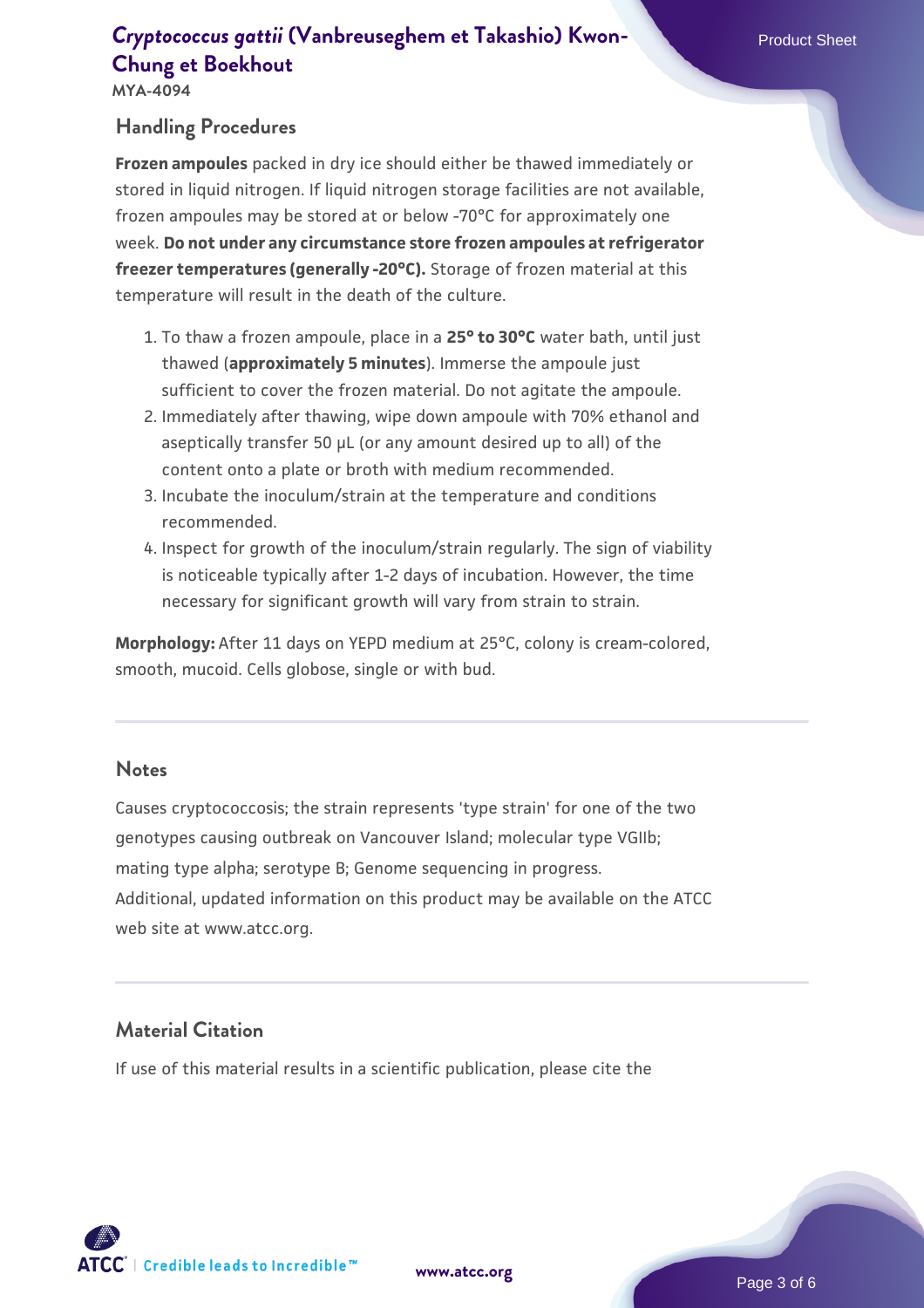## **[Cryptococcus gattii](https://www.atcc.org/products/mya-4094)** [\(Vanbreuseghem et Takashio\) Kwon-](https://www.atcc.org/products/mya-4094)**New American Product Sheet [Chung et Boekhout](https://www.atcc.org/products/mya-4094)**

#### **MYA-4094**

material in the following manner: *Cryptococcus gattii* (Vanbreuseghem et Takashio) Kwon-Chung et Boekhout (ATCC MYA-4094)

### **References**

References and other information relating to this material are available at www.atcc.org.

#### **Warranty**

The product is provided 'AS IS' and the viability of  $ATCC<sup>®</sup>$  products is warranted for 30 days from the date of shipment, provided that the customer has stored and handled the product according to the information included on the product information sheet, website, and Certificate of Analysis. For living cultures, ATCC lists the media formulation and reagents that have been found to be effective for the product. While other unspecified media and reagents may also produce satisfactory results, a change in the ATCC and/or depositor-recommended protocols may affect the recovery, growth, and/or function of the product. If an alternative medium formulation or reagent is used, the ATCC warranty for viability is no longer valid. Except as expressly set forth herein, no other warranties of any kind are provided, express or implied, including, but not limited to, any implied warranties of merchantability, fitness for a particular purpose, manufacture according to cGMP standards, typicality, safety, accuracy, and/or noninfringement.

#### **Disclaimers**

This product is intended for laboratory research use only. It is not intended for any animal or human therapeutic use, any human or animal consumption,



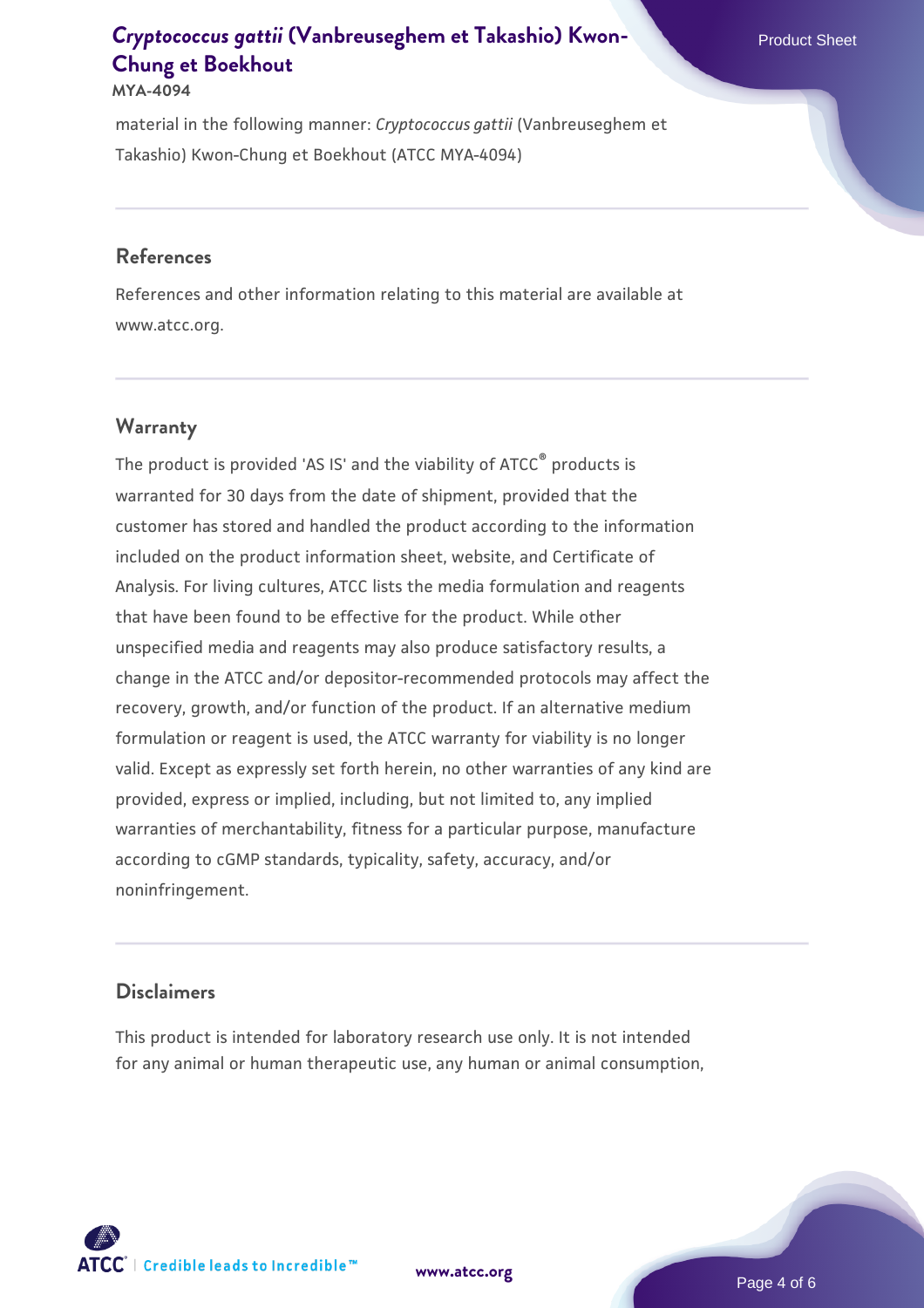## **[Cryptococcus gattii](https://www.atcc.org/products/mya-4094)** [\(Vanbreuseghem et Takashio\) Kwon-](https://www.atcc.org/products/mya-4094) Product Sheet **[Chung et Boekhout](https://www.atcc.org/products/mya-4094)**

**MYA-4094**

or any diagnostic use. Any proposed commercial use is prohibited without a license from ATCC.

While ATCC uses reasonable efforts to include accurate and up-to-date information on this product sheet, ATCC makes no warranties or representations as to its accuracy. Citations from scientific literature and patents are provided for informational purposes only. ATCC does not warrant that such information has been confirmed to be accurate or complete and the customer bears the sole responsibility of confirming the accuracy and completeness of any such information.

This product is sent on the condition that the customer is responsible for and assumes all risk and responsibility in connection with the receipt, handling, storage, disposal, and use of the ATCC product including without limitation taking all appropriate safety and handling precautions to minimize health or environmental risk. As a condition of receiving the material, the customer agrees that any activity undertaken with the ATCC product and any progeny or modifications will be conducted in compliance with all applicable laws, regulations, and guidelines. This product is provided 'AS IS' with no representations or warranties whatsoever except as expressly set forth herein and in no event shall ATCC, its parents, subsidiaries, directors, officers, agents, employees, assigns, successors, and affiliates be liable for indirect, special, incidental, or consequential damages of any kind in connection with or arising out of the customer's use of the product. While reasonable effort is made to ensure authenticity and reliability of materials on deposit, ATCC is not liable for damages arising from the misidentification or misrepresentation of such materials.

Please see the material transfer agreement (MTA) for further details regarding the use of this product. The MTA is available at www.atcc.org.

### **Copyright and Trademark Information**

© ATCC 2021. All rights reserved.

ATCC is a registered trademark of the American Type Culture Collection.



**[www.atcc.org](http://www.atcc.org)**